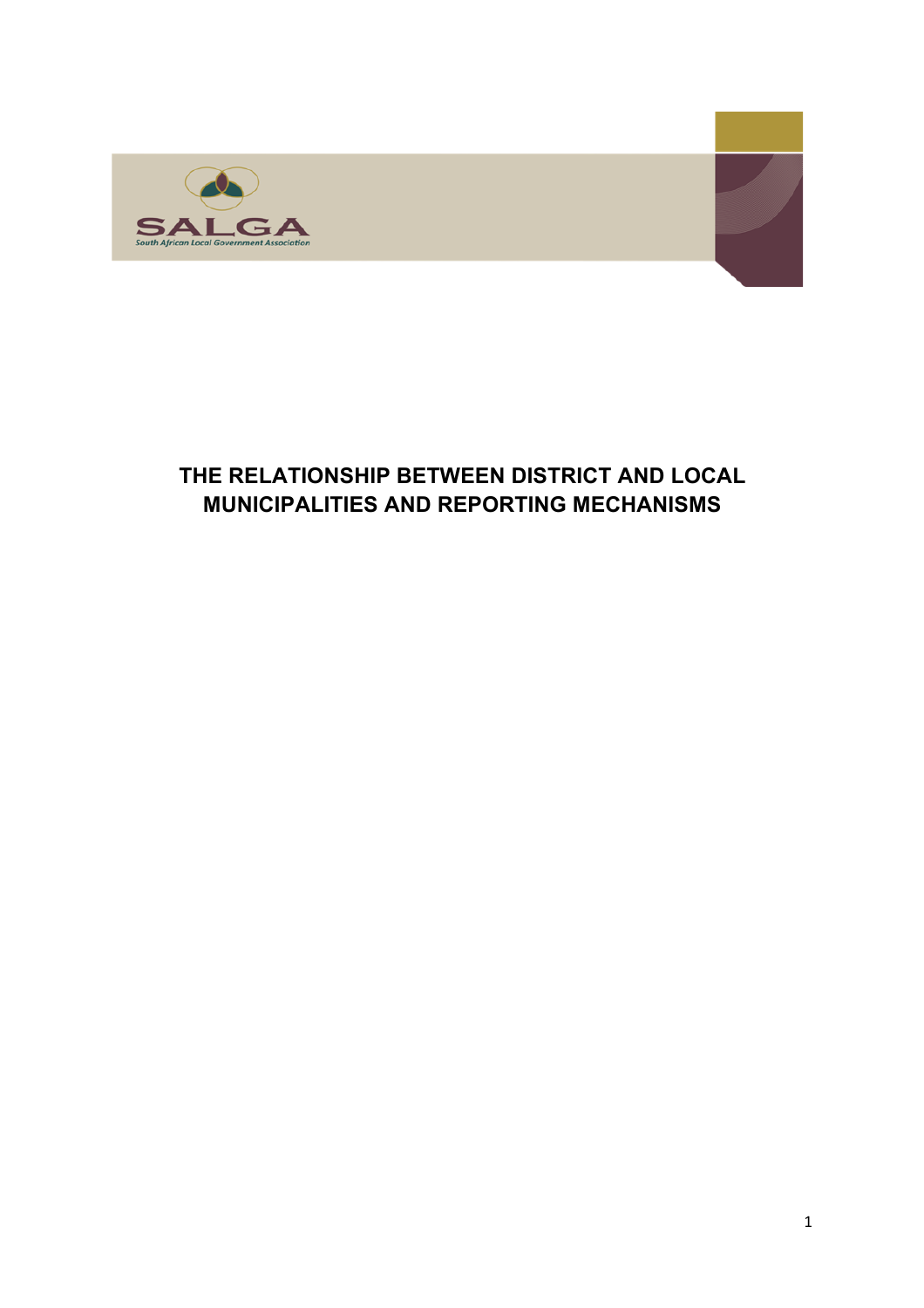## **Introduction**

South Africa celebrated 21 years of its democratic system and Local Government on the 5 of December 2015, celebrated 15 years of democratic and developmental local government. Local government consists of three different types of municipalities – metropolitan, district and local municipalities. The promulgation of the Local Government: Municipal Structures Act, 1998 (the Structures Act) provided the legislative framework for the consolidation and rationalisation of municipalities in accordance with the Constitution. When district councils were initially established, their functions were not clearly defined in legislation. The Structures Act brought about greater clarity around the functions of district municipalities by giving them responsibility over key service delivery areas such as water, sanitation, electricity, municipal health services and other district-wide functions (e.g. fire-fighting, passenger transport, promotion of tourism). The Structures Act further allows for the adjustment of the division of powers between the district and local municipalities.

The Constitution outlined the role of districts to:

- a) Redistribute resources within a district according to need;
- b) Assist and capacitate local municipalities to enable them to provide, and sustain the provision of services in their areas; and
- c) Promote economic development in the district because sustainability of service provision (as well as the general well-being of the inhabitants) is dependent on a productive local economy.

The White paper on Local Government, 1998 identified the following four key role that district municipalities should fulfil:

- a) District integrated development planning as a statutory mandate of all district governments;
- b) To serve as infrastructural development agents, involving planning and developing bulk infrastructure in non-metro municipalities;
- c) The provision of technical assistance to local municipalities including facilitation the sharing of specialised capacity and equipment between municipalities, assisting in the development of cooperative relations between municipalities, assistance in the preparation of the budgets, consolidated municipal infrastructure programme applications, tenders, drafting by-laws;
- d) District to the point of coordination for national and provincial capacity building programmes and location of support and training infrastructure.

Section 88 of the Local Government: Structures Act, 1998, calls for cooperation between district and local municipalities that:-

- A district municipality and local municipalities within the area of that district municipality must co-operate with one another by assisting and supporting each other;
- A district municipality on request by a local municipality within its area may provide financial, technical and administrative support services to that local municipality to the extent that that district has the capacity to provide those support services;
- A local municipality may provide financial, technical or administrative support services to another local municipality within the area of the same district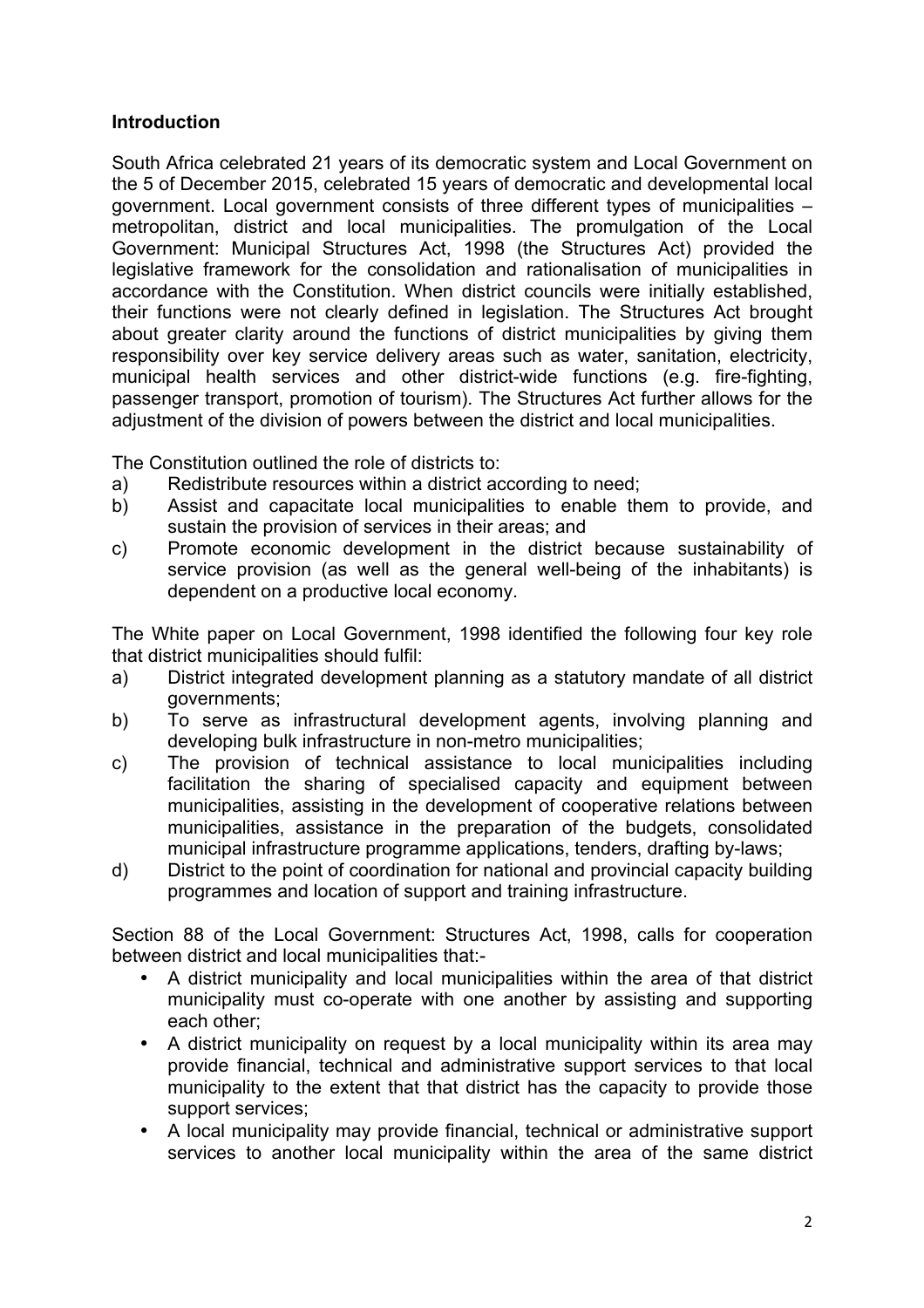municipality to the extent that it has the capacity to provide those support services, if the district municipality or that local municipality so requests;

• The MEC for local government in a province must assist a district municipality to provide support services to a local municipality.

## **Coordination between district and local municipalities**

The Intergovernmental Relations Framework Act, 2005 aims to foster friendly relationships within government but also to ensure that each sphere performs its functions as required by the Constitution. The objective of the Act is to give effect to the constitutional requirements regarding the structures and institutions to promote IGR and mechanisms and procedures to facilitate dispute resolution. The purpose of the legislation is to encourage coordination across the three spheres of government in the implementation of policy and legislation, but also to ensure proper coordination within district municipalities.

The Act establishes a broad statutory framework dealing with:-

- Key principles of co-operative government and IGR;
- Intergovernmental forums that form the institutional spine of IGR;
- Implementation protocols that facilitate integrated service delivery; and
- Rules for the settlement of intergovernmental disputes.

The Act in particular provides for District Inter-governmental forums.

Section 26 of the Act provides for the role and mandate of district forum:

- Serve as consultative forum for the districts municipality and the local municipalities in the district to discuss and consult each other on matters of mutual interest, including
	- o Draft national and provincial policy and legislation relating to matters affecting local government interests in the district;
	- o The implementation of national and provincial policy and legislation with respect to such matters in the district;
	- o Matters arising in the Premier's intergovernmental forum affecting the district;
	- o Mutual support in terms of section 88 of the local government: Municipal Structures act, 1998 (Act No. 117 of 1998);
	- $\circ$  The provision of services in the district;
	- $\circ$  Coherent planning and development in the district:
	- o The co-ordination and alignment of the strategic and performance plans and priorities objectives and strategies of the municipalities in the district; and
	- o Any other matters of strategic importance which affect the interests of the municipalities in the district

The forum therefore creates a valuable forum where the district municipality and all its local municipalities can meet to ensure integrated and co-ordinated planning to eliminate duplication of effort and to ensure effective and efficient service delivery to the community. As the Act provides for the establishment of technical forums, the co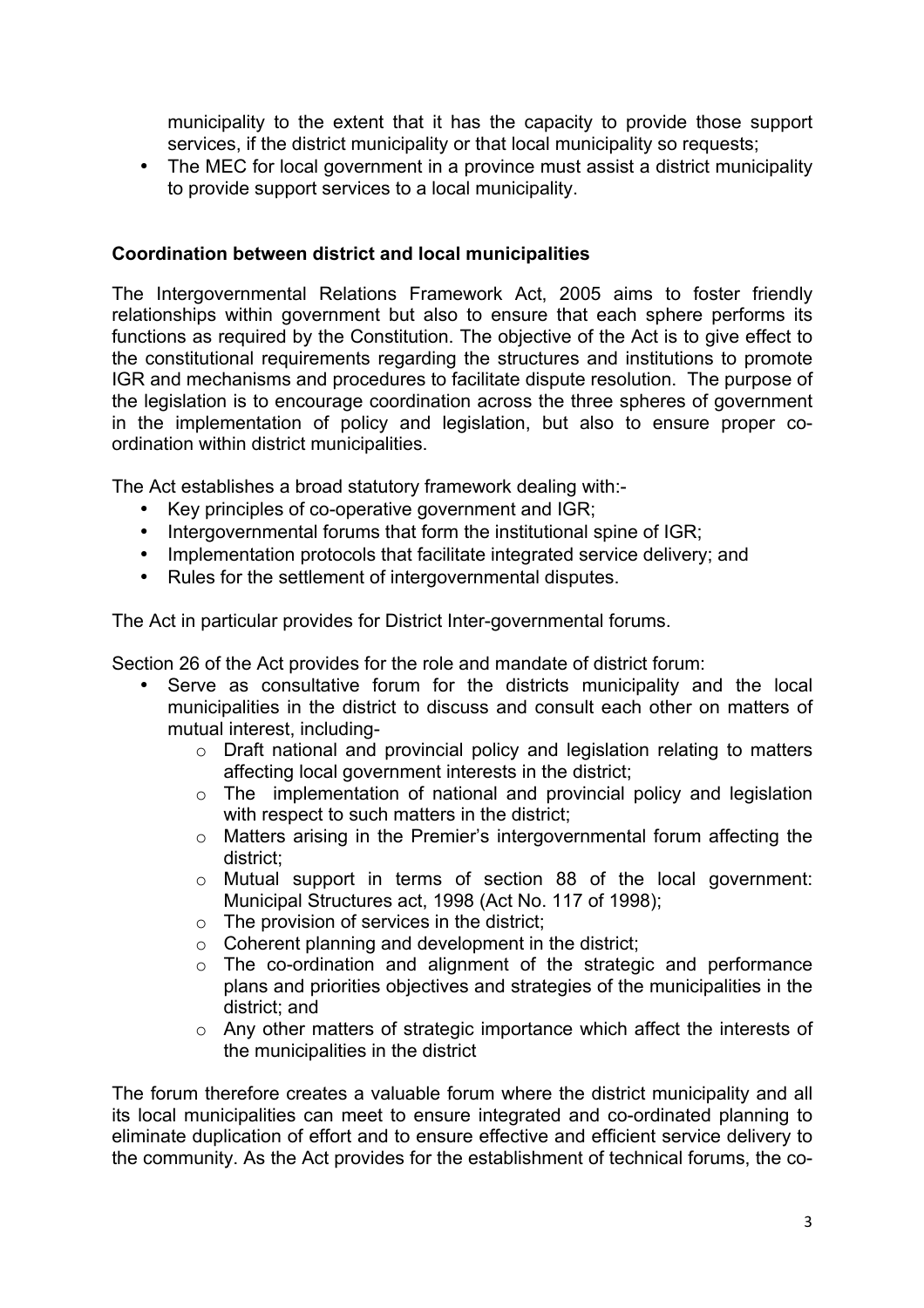ordination can also find expression in the administration of the participating municipalities.

The Act requires each such District IGR forum to adopt internal rules that deal with:

- The name and terms of reference of the IGR structure;
- The role of the chairperson:
- Chairing of the forum in the absence of the chairperson;
- Frequency of meetings and how meetings are convened;
- Procedures for decision making;
- Procedures for dispute resolution; and
- Procedure for changing internal rules.

The terms of reference should be informed by the strategic issues in all participating municipalities, and must be informed by the IDPs and SDFs of the participating municipalities. The terms of reference can be amended from time to time in accordance with the internal rules to ensure that it remains relevant.

Each district intergovernmental forum should adopt its own internal rules, but the Act requires that, at least once every year, the DIF must conduct a meeting with stakeholders involved with development in the district, such as service providers.

The district municipality must provide the secretariat for the DIF and the secretariat must ensure that it compiles an annual report of resolutions taken; reflecting on the achievements and progress made with regard to such resolutions.

Section 29 of the Act indicates that the role of inter-municipality forum is to serve as a consultative forum for the participating municipalities to discuss and consult each other on matters of mutual interest, including-

- (a) Information sharing, best practise and capacity building initiatives;
- (b) Co-operating on municipal development challenges affecting more than once municipality; and
- (c) Any other matter of strategic importance which affects the interests of the participating municipalities.

The establishment of inter-municipal forums is not only to foster cooperative relations but to promote coordination and encourage the spirit of reporting within the local government sector.

Municipalities are encouraged to ensure the establishment of District IGR forums and to review the terms of reference to ensure maximum co-ordination and integration within the District.

## **Participation of local municipalities in district municipalities**

Section 23 of the Structures Act provides for the appointment of councillors from local municipalities to represent such local municipalities in the district council. The purpose of such representation is twofold:

• To ensure that the critical aspects affecting local municipalities come to the attention of the district; and